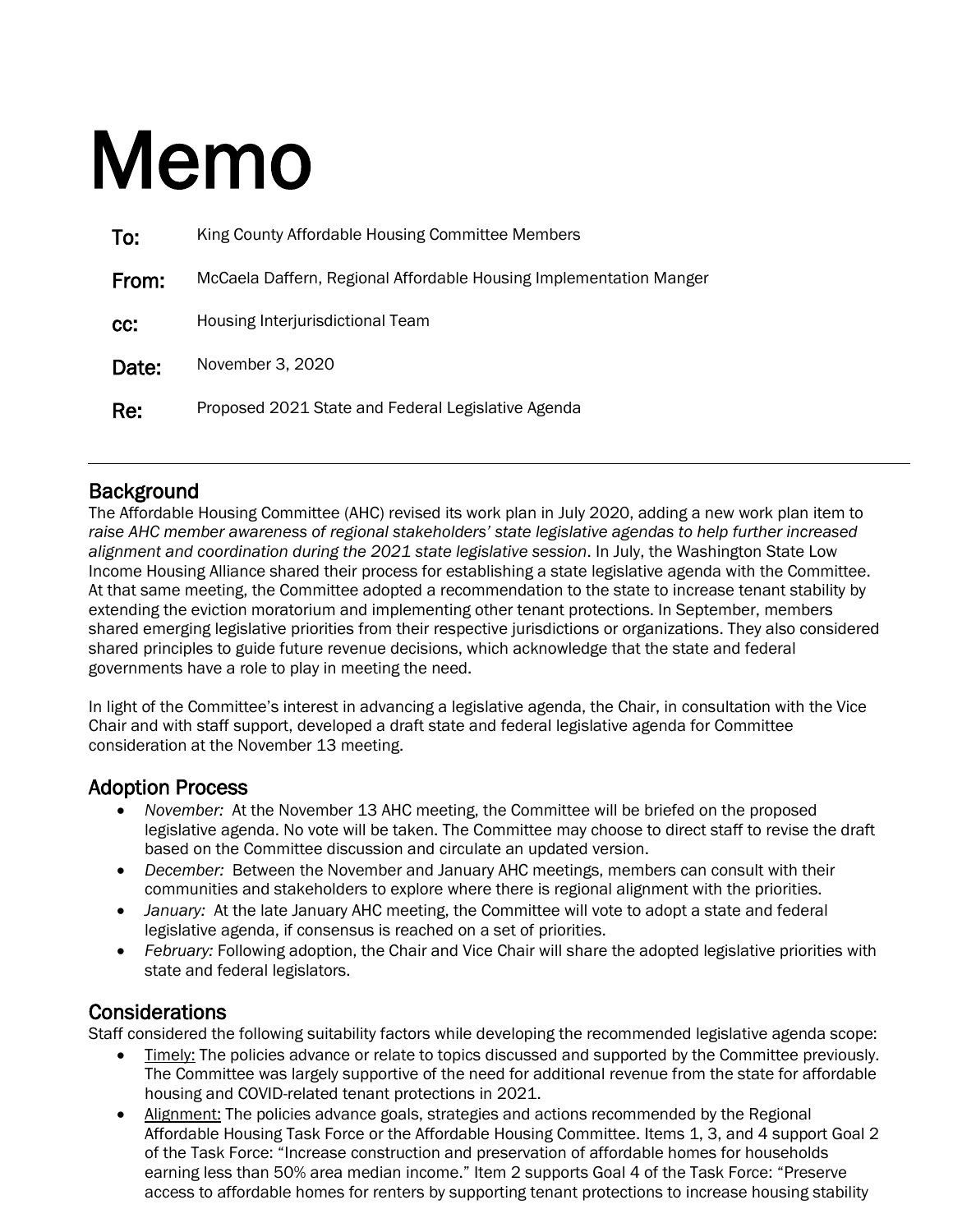and reduce risk of homelessness."

• Cross-sector support: Each policy recommendation is supported by one more local jurisdictions or nonpublic entity in King County.

**Recommendation**<br>Staff recommend the Committee support the following policy priorities for 2021.

# Draft 2021 State Legislative Priorities

## 1. INCREASE DOCUMENT RECORDING FEE TO MEET DEMAND

Increase the document recording fee in an amount necessary to address the unmet demand for Operating, Rental Assistance and Services funds for affordable housing and personal protective equipment (PPE) or retrofitting of congregate shelters to prevent COVID outbreaks.

Operating funding needs for over 3,000 current permanent supportive housing units in King County, supported primarily by document recording fee revenue, are expected to outpace revenue over the next five years. A document recording fee increase (or other dedicated revenue source), with an automatic increase for inflation, would address this imminent gap and preserve access to housing for individuals experiencing chronic homelessness.

### 2. INVEST \$250 MILLION IN THE HOUSING TRUST FUND (HTF)

The HTF is the state's primary source of financial equity for developing affordable housing across Washington State. It is a critical source of leverage for housing programs in King County. When the HTF is increased, the region gains additional permanent supportive homeless housing and other affordable homes.

### 3. SUPPORT HOUSING STABILITY, THROUGH TENANT PROTECTIONS AND COVID-19 RECOVERY EFFORTS

Pass statewide protections against discriminatory and arbitrary evictions, increase resources for rental assistance and foreclosure prevention, and prevent evictions based on nonpayment of rents due to the COVID economic recession.

- Currently, only Seattle, Auburn, Burien, and Federal Way have just cause policies in place that prohibit landlords from evicting tenants for "no cause." Landlords in the rest of Washington State can terminate a renter's tenancy for "no cause" as long as they follow the terms of the lease and provide 20 days' notice. This creates uncertainty for renters, who are at risk of homelessness when they are unable to find a suitable, affordable home they can afford within 20 days. Just Cause eviction protections would require that landlords show cause (from an enumerated list) in order to terminate tenancy before the end of a lease.
- Respond to increased housing instability caused by the COVID-19 pandemic through resources for rental assistance and foreclosure prevention. Increase funding for foreclosure counselors and extend the Foreclosure Fairness Act to small landlords.
- Existing manufactured home (mobile home) relocation reimbursements and notice requirements are outdated and do not adequately meet current market conditions. Make it easier for manufactured home park tenants to maintain housing stability by increasing both the amount of relocation assistance and tenant notice protections, particularly for park closures, to better reflect market realities.
- Pass the **Housing Justice Act** to ban discrimination against renters based on a prior criminal record (SB 6490/HB 2878 from 2020).

### 4. MAKE EXISTING REVENUE SOURCES MORE RESPONSIVE TO LOCAL NEEDS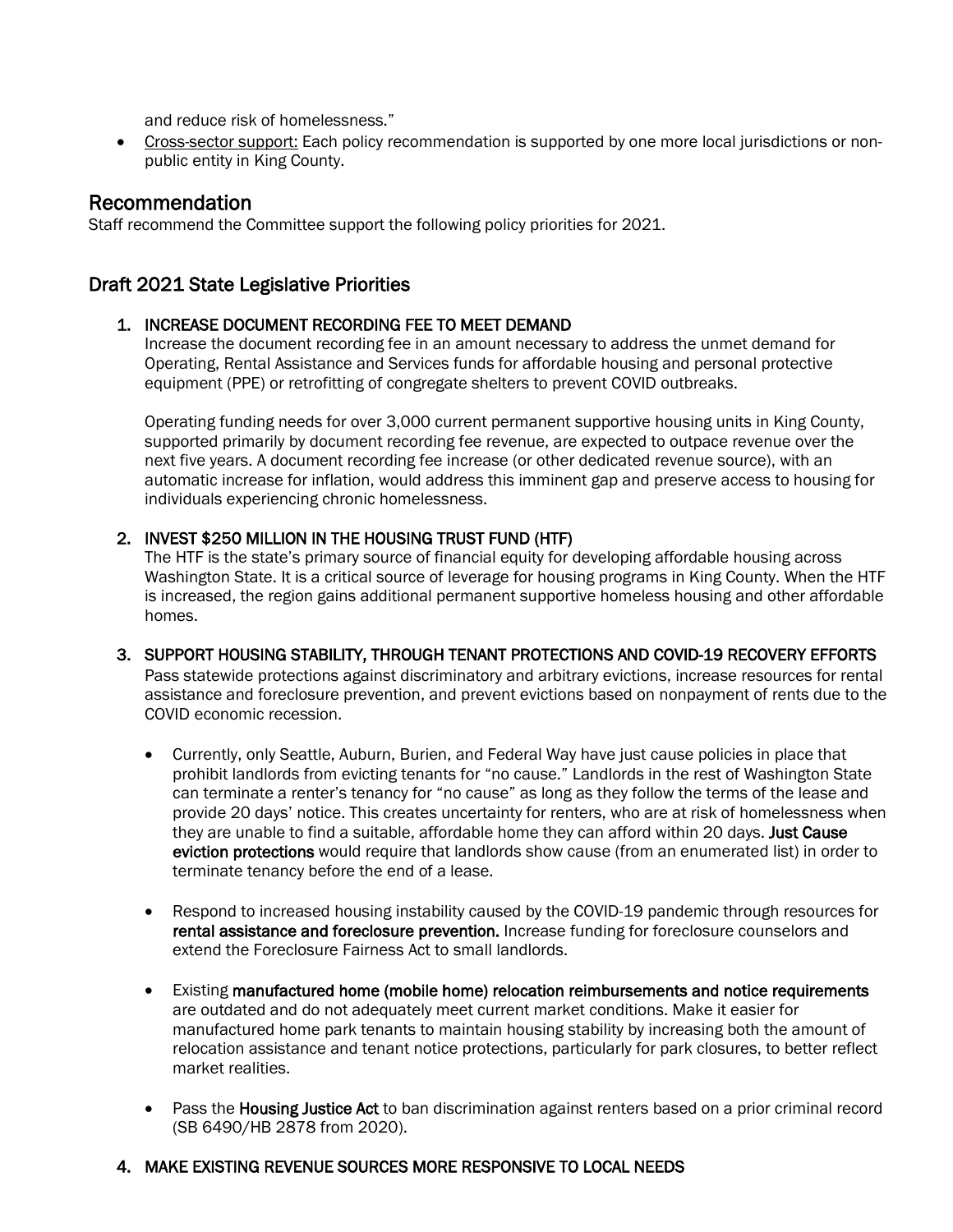The King County Affordable Housing Committee estimates it will cost approximately \$20 billion to construct or preserve, operate, and service 44,000 homes affordable at 0-50% Area Median Income (AMI) between 2019 and 2024 in order to make significant progress toward the region's goal to ensure that no household pays more than 30% of its income on housing by 2044.

Greater flexibility is needed in two current revenue options to ensure the King County region has a diverse stock of affordable homes and serves people experiencing homelessness and at-risk of homelessness:

- Allow the councilmanic 0.1% sales tax option (RCW 82.14.530) to be used for property acquisition (not just construction) to support a speedy response to chronic homelessness and affordable housing needs.
- Update the allowable populations for lodging taxes and affordable housing/behavioral health sales taxes to more effectively meet local housing needs:
	- **Remove the 30% AMI floor on housing related lodging tax revenue expenditures;** and
	- **Permit lodging tax funds to support capital for youth service space.**
	- Clarify that affordable housing sales tax funding can support housing for homeless single adults;
	- Allow affordable housing sales tax funding to support existing units of affordable housing, not just new ones.

### 5. MAINTAIN FUNDING FOR ABD/HEN PARTICIPANTS

The Housing & Essential Needs (HEN) and Aged, Blind, and Disabled (ABD) programs help provide housing stability for people with disabilities and those experiencing homelessness. A much-needed increase to HEN occurred in 2020. For 2021-22, the Commerce Department proposed cutting back HEN funding to 2017-19 levels. This proposal would reduce funding in King County by an estimated \$8 million and eliminate services for approximately 640 residents. Washington State must maintain these critical supports at 2020 levels.

## 2021 Federal Legislative Priorities (Provided by King County Housing Authority)

### 1. COVID-19 RELIEF BILL

This bill is currently in negotiations between the White House, House Democratic leadership and the Senate. No action is anticipated before the election, but the pace may pick up again by mid-November. The House has offered a slimmed down version of its original (HEROES Act) legislation that still contains significant housing support for low income households, including:

• \$51 billion for emergency rental relief for households that are homeless or facing eviction. This is a critically needed resource for preventing a significant spike in homelessness in the region as the various eviction moratorium provisos expire.

*Advocacy Note: The bill proposes that \$50 billion be provided mostly as two year maximum timelimited assistance through the Emergency Solutions Grant (ESG) program and \$1 billion be provided through "one-time use" Housing Choice Vouchers (Section 8). Advocacy should include a request to re-balance the division of assistance between the two programs for the following reasons: 1) shortterm rental assistance will not be sufficient for many lower income households adversely impacted by job loss – creating a potential spike in evictions down the road, and; 2) the ESG program is not designed to provide rent assistance – a program would have to be developed to disburse this funding. The Housing Choice Voucher program is already in operation and currently supports over 20,000 households in King County. It can be quickly scaled up.*

• \$5 billion to support Public Housing operating costs (including health safety measures) as tenant rent payments are reduced due to losses of income, and to support increased subsidy payments to private landlords participating in the Housing Choice Voucher program in order to compensate for reduced tenant rent payments and prevent potential evictions.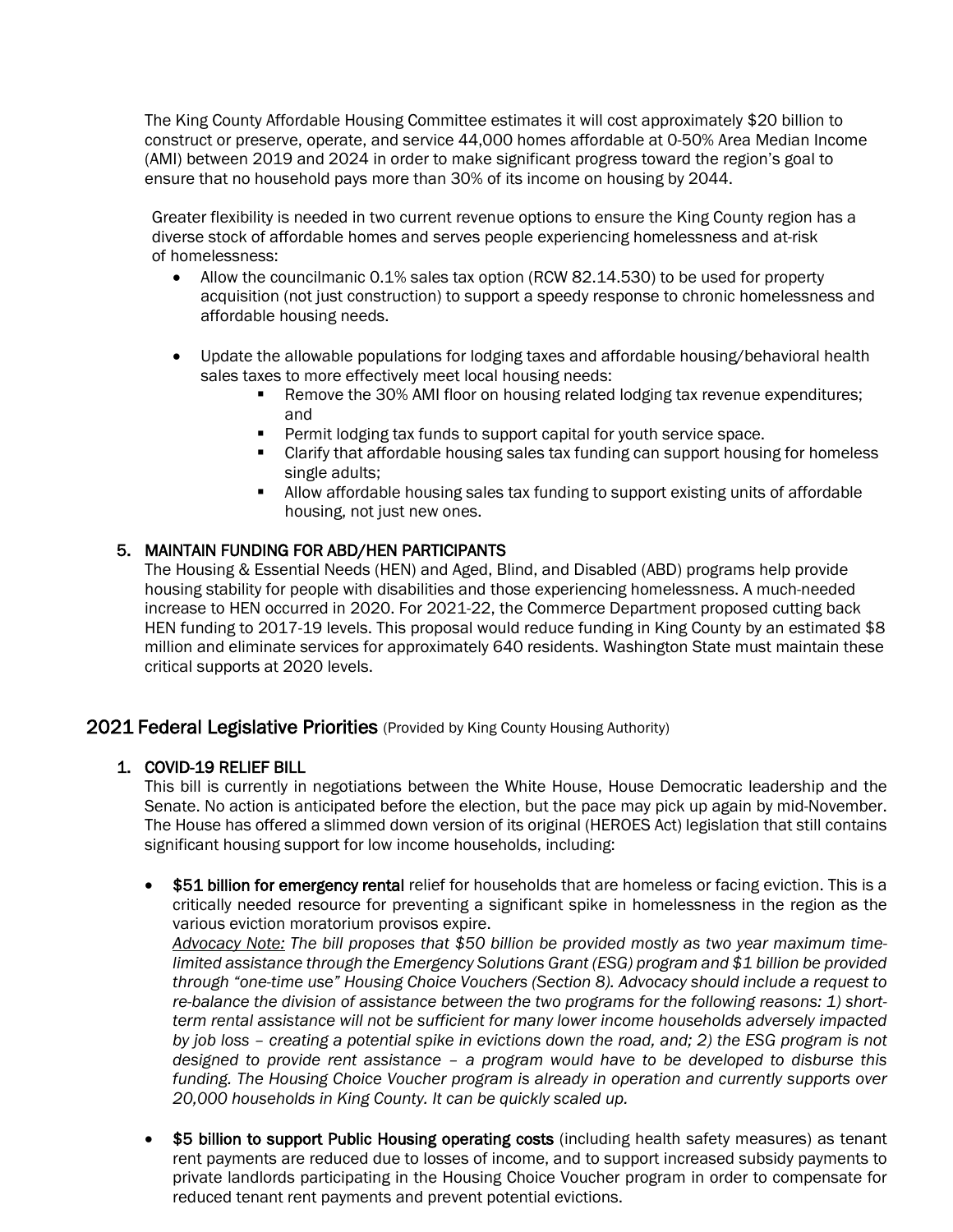- \$5 billion in Community Development Block Grant (CDBG) allocations to support state and local jurisdictions in their COVID-19 response and to mitigate the impacts to communities.
- \$5 billion in Homeless Assistance Grants allocations to support individuals and families who are homeless or at risk of homelessness, including additional homeless assistance, prevention, and diversion activities to mitigate the impacts of the pandemic.

These provisions would collectively provide a substantial infusion of dollars into the local housing and homelessness arena that would support our efforts to stave off a new wave of homelessness. While this brief focusses on housing provisions, the act also includes significant support for state and local governments, including \$179 billion for city and county governments, to pay for COVID-related expenses and replace foregone revenues, which could be used to support existing programming.

#### 2. EXPANDING THE LOW INCOME HOUSING TAX CREDIT (LIHTC) PROGRAM

The LIHTC program is the single largest driver of housing production and preservation in the region's affordable housing efforts. Expansion of this program is critical for achieving the Committee's goals. Senator Cantwell and Representative DelBene have been leading this effort nationally, sponsoring the *Emergency Affordable Care Act* (S.4078) and the *Moving Forward Act* (H.R. 2)*,* respectively. A national advocacy campaign is currently underway. The ACTION Campaign [\(http://rentalhousingaction.org\)](http://rentalhousingaction.org/) is available to locate resources and add support to these efforts.

The most immediate opportunity is for the insertion of key provisos of the proposed bill into any tax extender legislation advanced before the end of the current legislative session. Priorities include "fixing" the 4% tax credit floor, which would create more than 6,000 additional affordable homes in Washington State over the next decade.

#### 3. FY 2021 THUD APPROPRIATIONS BILL

The House has already passed its version of the 2021 Transportation and Housing and Urban Development (THUD) appropriations bill, which determines annual funding levels for HUD programs. The Senate has not yet moved their version of the bill in the THUD appropriations sub-committee and it is unclear when appropriations legislation will move forward. The federal government is currently operating under a Continuing Resolution that expires on December 11, 2020.

The House version provides for significant increases in support for housing and related programs, including:

- \$1.35 billion increase in renewal funding for the Housing Choice Voucher program to support existing voucher-holders as rents increase. \$178 million in increased administrative support for the program to enable housing authorities to work directly with landlords to place and support "hard to house" populations such as chronically homeless individuals and homeless youth.
- \$60 million for additional vouchers for homeless and disabled veterans.
- \$210 million in additional funding for expansion of the Housing Choice Voucher program with a focus on homeless youth, homeless domestic violence survivors and families with children.
- \$17.85 billion increase in HOME funding and a \$4.1 billion increase in CDBG funding through a new Title V infrastructure account to support expansion of county and city services and support the local affordable housing pipeline.
- \$24.5 billion in new capital funding through the new Title V infrastructure account for repairs to the nation's public housing inventory.
- \$638 million increase in McKinney-Vento Homeless Assistance Grants, including \$25 million increase in Rapid Re-Housing for survivors of domestic violence.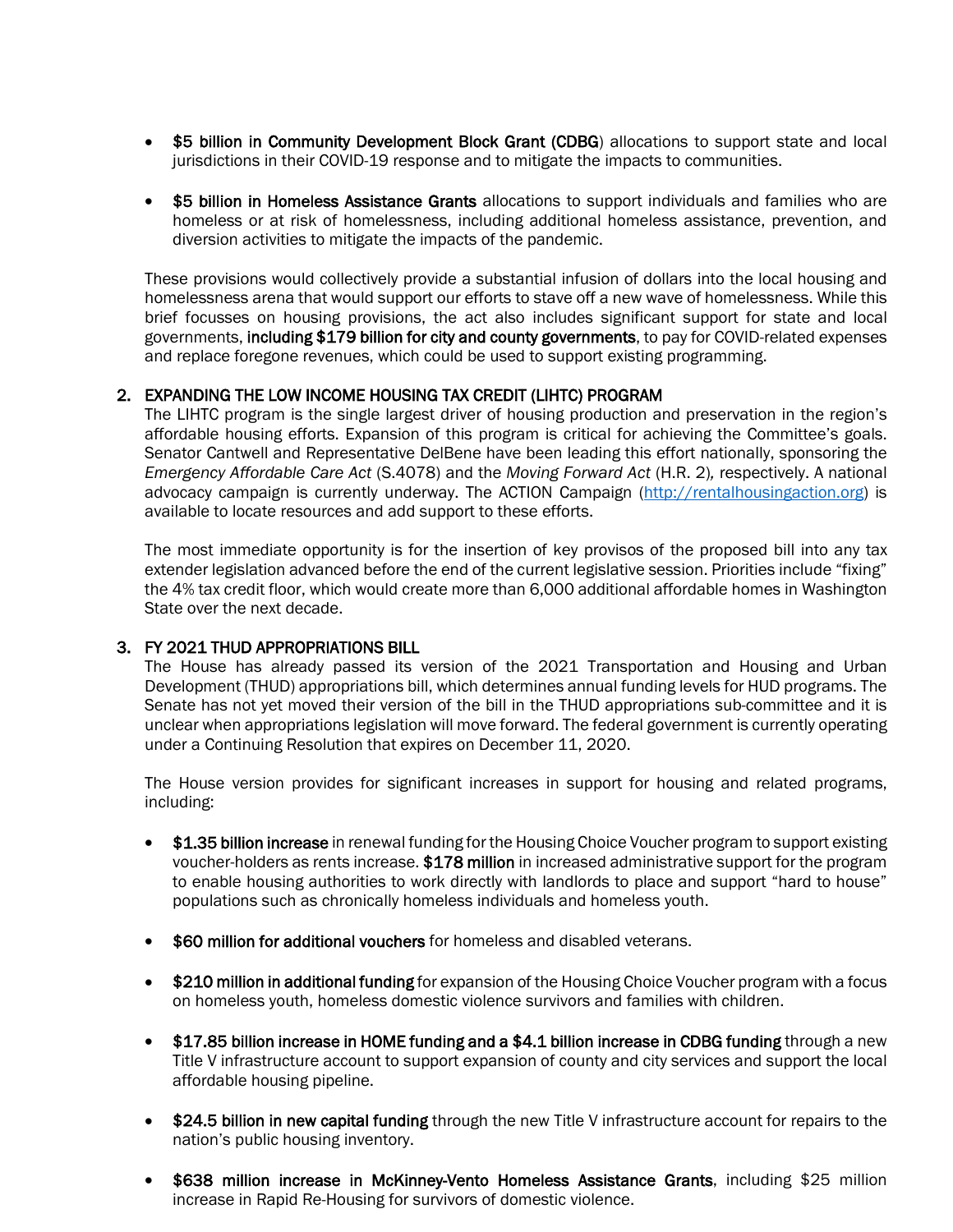- Proviso language preventing HUD from implementing harmful proposed rules, including rules that:
	- 1. Seek to prohibit mixed-eligibility households (whose members have different citizenship and immigration statuses) from living in public and other subsidized housing, and
	- 2. Dismantle the Equal Access Rule, which if put in place would allow shelter providers that lawfully operate as single-sex or sex-segregated facilities to voluntarily establish a policy that could limit admission for people whose gender identity does not match their biological sex.

These items should be supported in the Senate version and in Conference negotiations between the House and the Senate.